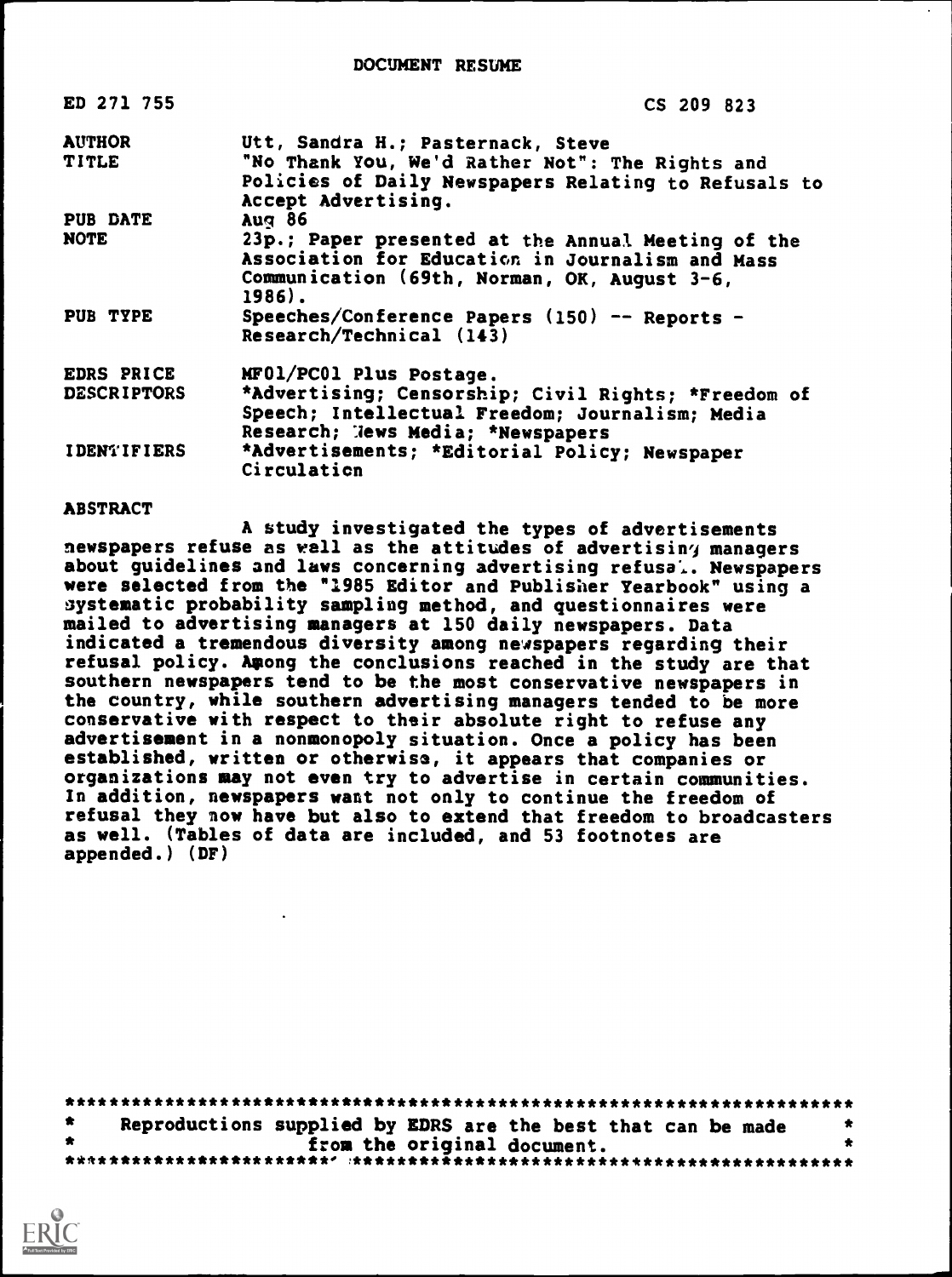### ADVERTISING DIVISION

U S DEPARTMENT Or EDUCATION Office of Educstronar Research and Improvement EDUCATIONAL RESOURCES INFORMATION CENTER (ERIC)

<sub>a</sub>This document has been reproduced as<br>freceived from the pei.son or organization<br>originating.it

Minor henges have been made to improve rePrOduction Quality

Points of view or opinions stated.in this doclu<br>ment: do .not. necessar fy .represent. official<br>OERI position or policy

## "No Thank You, We'd Rather Not;"

The rights and policies of daily newspapers relating to refusals to accept advertising

Sandra H. Utt, Memphis State University

and

Steve Pasternack, New Mexico State University

-PERMISSION TO REPRODUCE THIS MATERIAL HAS BEEN GRANTED BY

Sandra H. Utt

TO THE EDUCATIC AL RESOURCES INFORMATION CENTER (ERIC)"

**I** and the second second  $\mathbf{I}$ 

Submitted to the Advertising Divicion of the Association for Education in Journalism and Mass Communication for 1986 conference, Norman, Oklahoma, August 1986.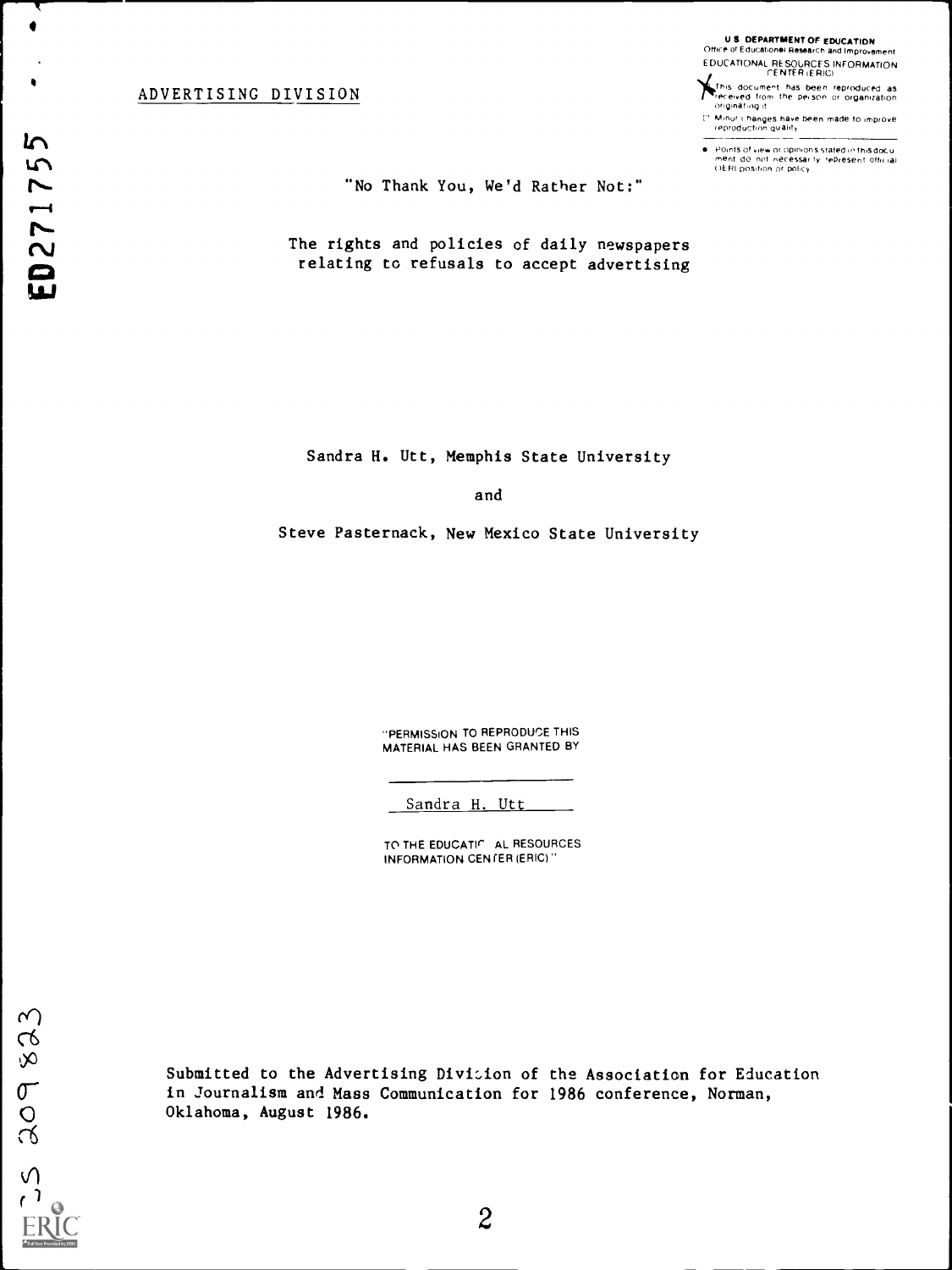While commercial speech in the United States has gained a substantial degree of First Amendment protection in the last decade,  $<sup>1</sup>$  and while most advertisements are routinely accepted and</sup> publisted, the fact remains that an advertiser's right of access to a privately owned newspaper's pages is by no means guaranteed. As a private enterprise, a newspaper has the right to deal with--and refuse to deal with--whomever it pleases. Inherent in that right is the authority in most cases to reject advertisements even if they promote legal products or services in a non-deceptive way.

On occasion, the right to ph.ce an advertisement for a certain type of product is proscribed by law. For example, Oregon once barred ads for treatments of venereal disease<sup>2</sup> and South Dakota more recently had a law prohibiting the inclusion of prices in liquor advertising.<sup>3</sup> Mississippi's attempt to prohibit all intrastate liquor advertising was upheld in 1983 by the Fifth Circuit Court of Appeals, and is reflected by the fact that 17 dailies in the state formally refuse to accept ads for alcoholic beverages.  $6\overline{a}$  A Tennessee law which required certain newspapers in the state to include warnings in alcoholic beverage ads was struck down, while Idaho's Supreme Court recently held that government may prohibit commercial speech relating to illegal activity.  $8\text{ The Idaho case echoed a 1973 decision of the U.S.}$ Supreme Court which held that advertisements fo: illegal activities (in that case, discriminatory help wante<sup>d</sup> ads) may be regulated.<sup>9</sup> Quite often, the government's decision to proscribe a class of advertisements is a result of pressure group lobbying. For example,

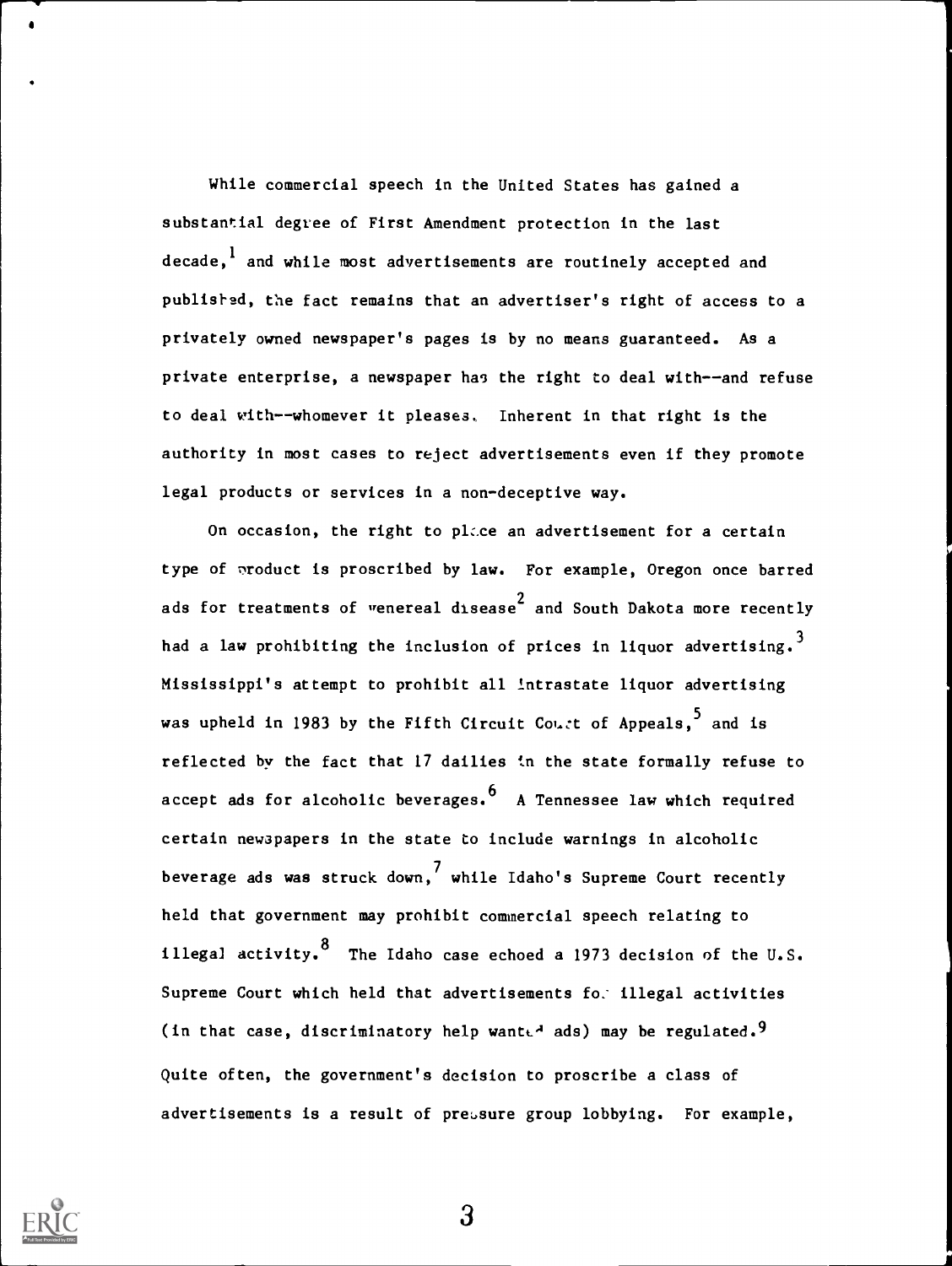in early 1985 one group recommended a blanket ban on cigarette advertising. <sup>10</sup>

But, in most cases a refusal to accept advertising by a newspaper is based either on a publication's policy or judgment. Among the nation's approximately 1,700 daily newspapers, at least 306 specifically prohibit one or more categories of advertising as a matter of policy.<sup>11</sup> These proscribed categories range from fortune teller ads to Hong Kong tailors, from hair restorers to envelope stuffing, but the most commonly listed blanket prohibitions are for alcoholic beverages (129 newspapers), investments (70) and the occult  $(55)$ .<sup>12</sup> The list continues to grow. In 1984, newspapers instituted prohibitions on advertisements for escort services, cigarettes and Happy Hours.13

In general, these prohibitions are designed to protect readers from what the newspaper perceives as harmful or illegal information.<sup>14</sup> By contrast, "rejected" advertisers are likely to view such blanket bans as arbitrary denial of their right to free speech.<sup>15</sup> For example, when the Los Angeles Times decided several years ago to prohibit ads for X-rated movies (and thereby give up \$1 million in annual revenue), a damage suit resulted.<sup>16</sup> Quite often, advertisements are rejected because the publication considers its contents "objectionable." That sort of monitoring, some observers claim, constitutes not censorship, but insteac. a public service to the community.17

Meanwhile, proponents of a right of enforced access to the media claim that a privately owned newspaper, especially in a

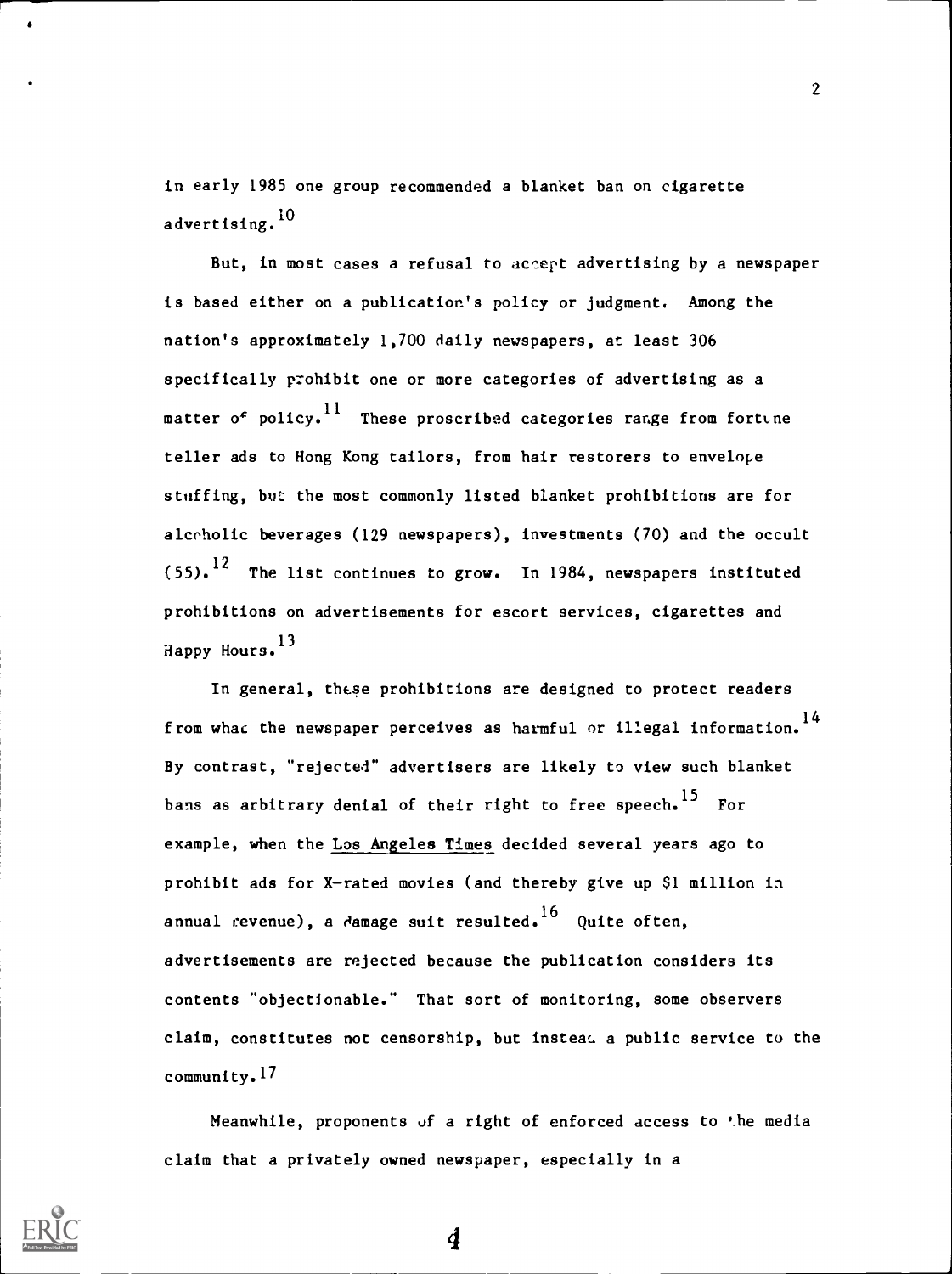single-newspaper town, actually performs a governmental function as a quasi public utility. Access advocate Jerome A. Barron argued in a notable law review article that a newspaper's refusal to grant access to its pages constitutes state action abridging expression. <sup>18</sup> Another argument is that newspapers are, to a degree, comwon carriers, and that while they should be permitted to ban a particular category of advertisement (e.g. tobacco), they should not be allowed to discriminate within a classification. <sup>19</sup>

#### The Legal Background

A newspaper's ability to refuse to accept an advertisement does not take place in a vacuum. Instead, it is based on the inherent belief, supported by extensive case law, that the government's authority to tell a newspaper what to publish is not greater than its ability to tell the newspaper what to refrain from publishing.  $^{20}$ 

A 1974 Supreme Court ruling, in a case dealing with a political candidate's right of reply to an editorial, established the doctrine that there is not right of enforced editorial access to the printed media.<sup>21</sup> The applicability of the Tornillo ruling to advertisements has not been directly established, but a long and rich tradition of case law and dicta suggests strongly that advertiser access to the privately owned print media is not guaranteed. In dicta in the Tornillo decision, Chief Justice Burger declared that a newspaper is "more than a passive receptacle or conduit for news, comment and advertising." $22$  In a more general sense, Chief Justice Vinson wrote: "Freedom of speech . . . does not comprehend the right to speak on any subject at any time."23

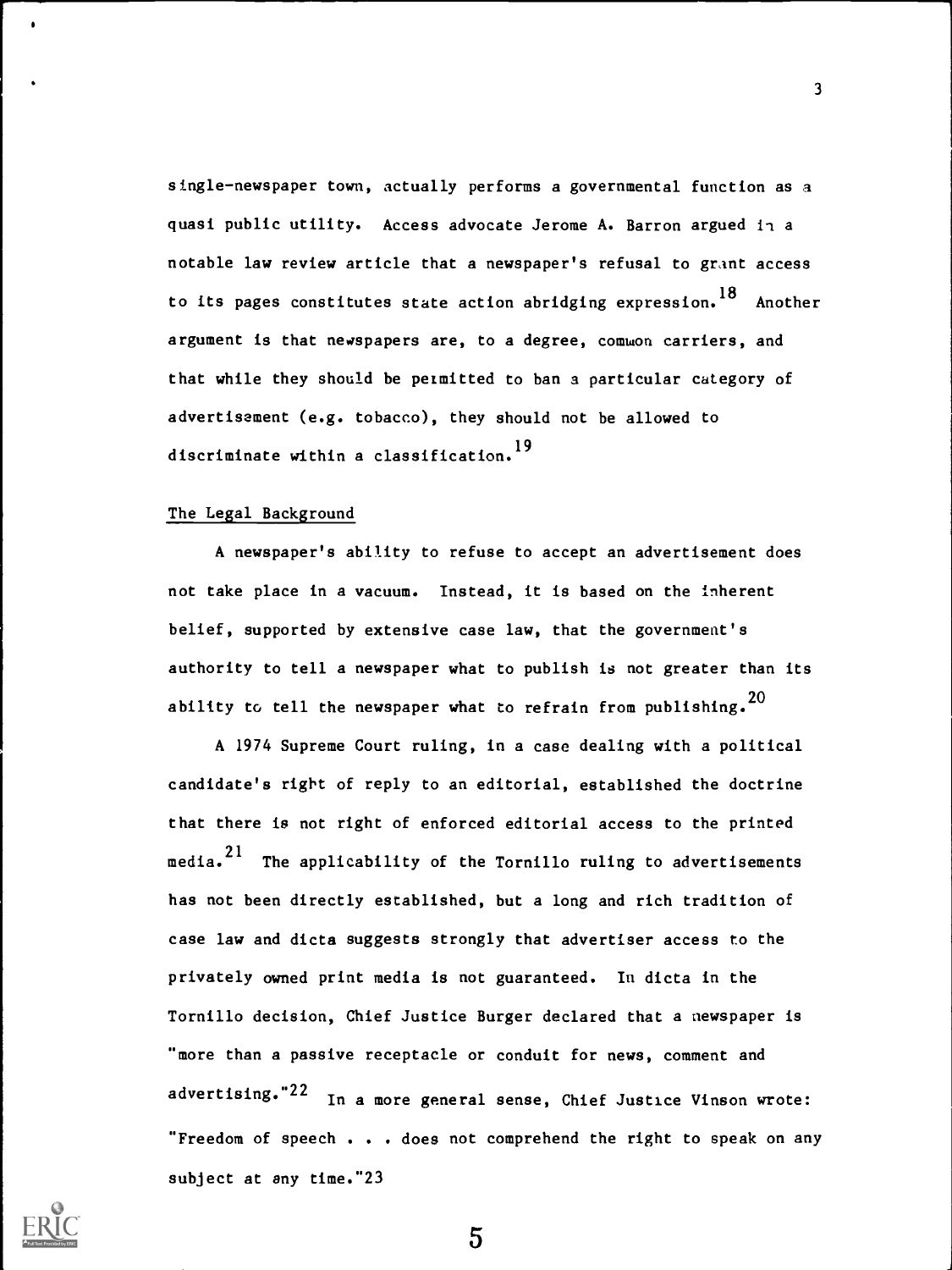Of course, when a newspaper is not privately owned, as in the case of a school newspaper at a state institution, a refusal to accept advertising may constitute state action. Recently, a student editor at Wayne State University's campus newspaper was fired for refusing to publish military recruitment ads.<sup>24</sup> In some cases, such as <u>Lee v</u> Board of Regents, courts have held that a school publication could not outrightly reject advertisements; <sup>25</sup> but, other cases have resulted in courts declaring that a state university's law journal, $^{26}$  a student newspaper $^{\mathrm{27}}$  and a high school newspaper $^{\mathrm{28}}$  have the authority to accept and reject advertisements as they so desire.

The non-guarantee of access is not limite. to newspapers. Courts have found that the publishers of a legal directory could refuse an attorney's advertisement without violating his rights or the antitrust laws<sup>29</sup> and that the telephone company does not have to accept all advertisements submitted to its directories. 30

Among the dozens of court precedents dealing with a newspaper's authority to deny access to advertisers, only one decision has declared that there is a right of access to the media. In Uhlman v Sherman, an Ohio court declared in 1919 that newspapers are clothed with a public interest because of the level of dependence, interest and concern people have for their newspaper. The court continued that newspapers are:

amendable (sic) to reasonable regulation and demands of the public . . . A newspaper company, when it has advertising space to sell, has no right to discriminate against a local merchant who, in his application for advertising, complies with the law and the reasonable rules of the newspaper company in reference to the character of his advertisement, and tenders the regular and ordinary fee charged therefore by said paper.

6

 $\overline{4}$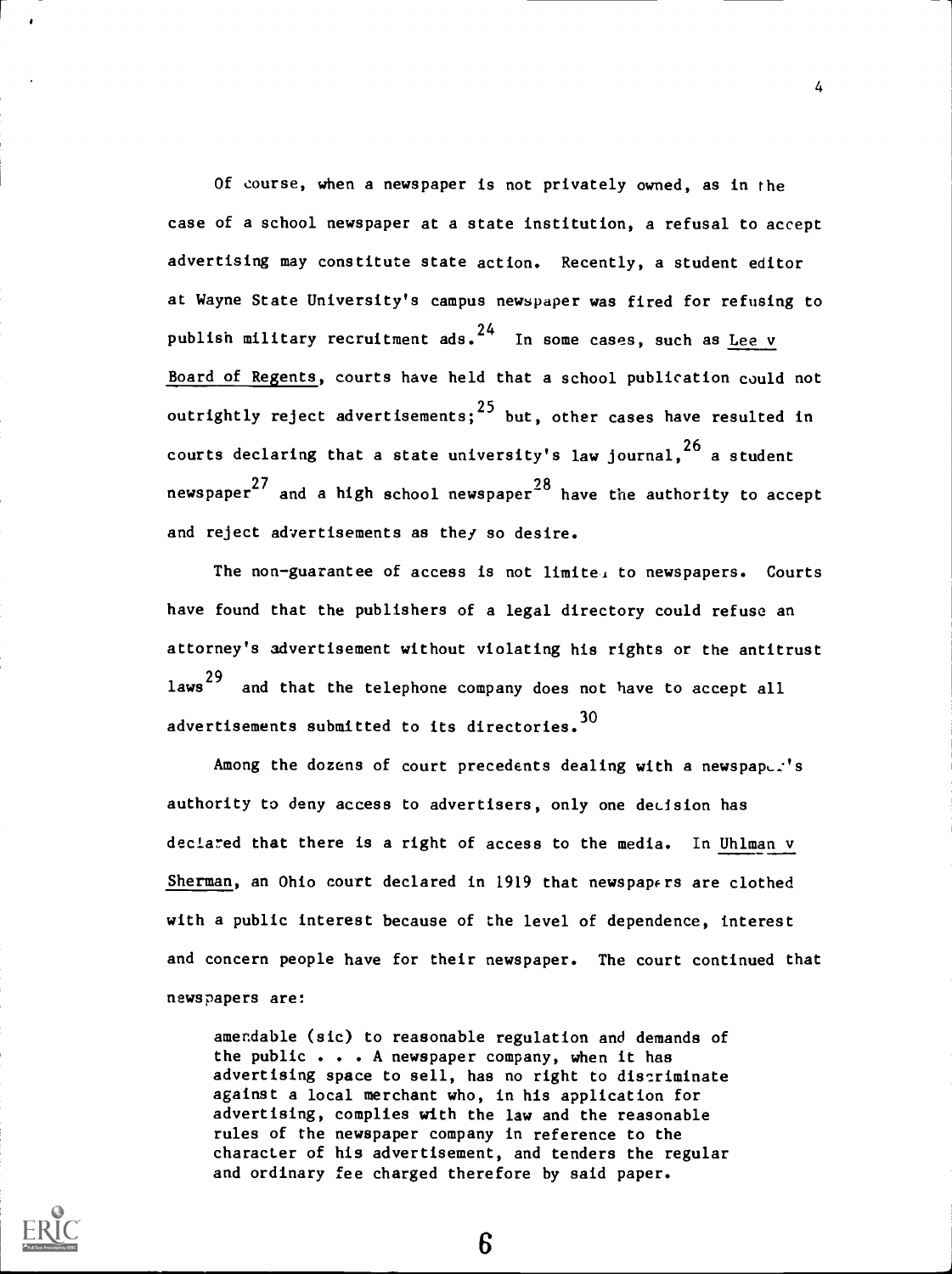Access advocate Barron wrote that the judge in Uhlman was "very much ahead of his time" since he recognized that a monopoly press, like other monopoly public utilities, should have some compulsory obligations. <sup>33</sup>

But, Uhlman is an exception to a clearly established rule. Most courts have held that a newspaper is not a public utility with the ability to effect state action. In an early Iowa case, the court said the test to determine if a newspaper is a public utility should not be the extent to which the community depends upon it, for in that case, the baker and grocer would also become public utilities.<sup>34</sup> A lengthy list of other court rulings also claim newspapers do not perform a governmental function.<sup>33</sup>

Newspapers may refuse to publish advertisements regardless of whether they are for commercial products or services,  $36$  political "ad-vertorials"<sup>37</sup> or legal notices.<sup>38</sup> Those rules hold even when the prospective advertiser offers to pay the estab; Jed rate<sup>39</sup> and when that person has previously advertised with the newspaper in question. <sup>40</sup>

However, despite a seemingly insurmountable set of barriers to advertiser access, a newspaper's right to Lefuse advertising is not absolute in a theoretical sense. In a practical sense, few refusals actually occur.

Newspaper refusals which violate antitrust laws, which are part of a conspiracy or which breach a contract are not protected.

While there are about 1,700 dailies in the United States, only  $114$  cities have more than one daily newspaper, and in several of



5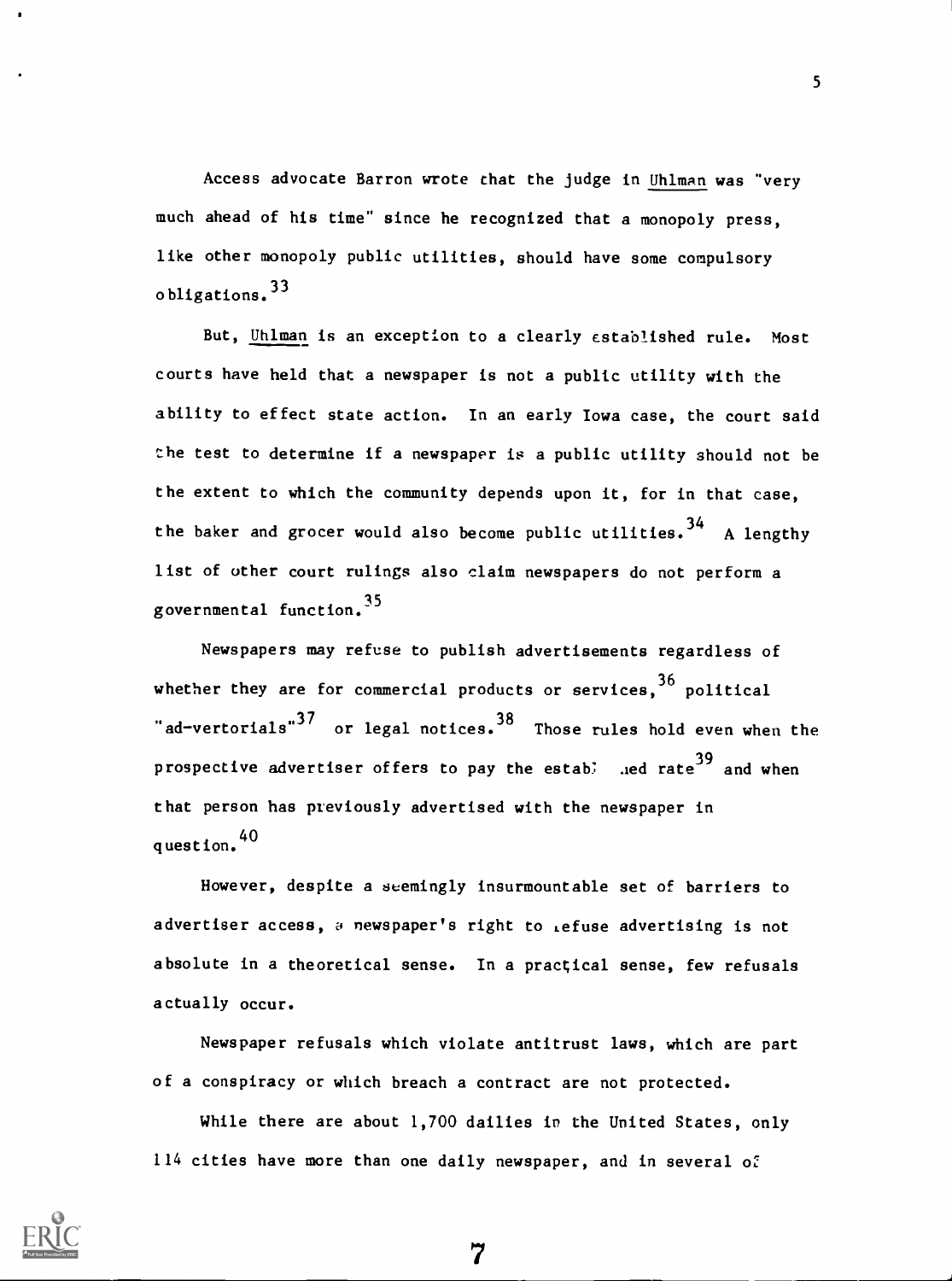those cities, newspapers operate as monopolies. However, courts have held that the mere existence of only one newspaper does not trigger into effect a right of enforced access unless the publication uses its position to lessen competition. In a 1980 ruling, the Second Circuit Court of Appeals stated:

6

We would hesitate long before holding that a newspaper, monopoly or not, armed with both the First Amendment and a reasonable business justification, can be ordered to publish advertising against its will.41

A lengthy list of court rulings has established that a newspaper need not grant special degrees of access because it is the "only game in town,"<sup>42</sup> even if it decides to ban an entire class of advertisements.<sup>43</sup> Needless to say, courts have declared that newspapers may refuse advertising which is deceptive<sup>44</sup> or which promotes illegal activity. <sup>45</sup>

The right to turn away advertisers becomes muddied when the refusal is perceived as a deliberate attempt at lessening competition and enhancing monopoly. In the late 1940s, the Lorain (Ohio) Journal had a monopoly in its community, reaching 99 percent of the households. When a new radio station appeared on the scene, the powerful Journal refused to accept advertising from anyone who had bought time at the competing station. The Supreme Court ruled that the Journal's refusal to deal violated the federal antitrust laws.<sup>46</sup> Somewhat along the same lines, when the Kansas City Star used its dominant position to threaten advertisers with ad rejections if they also advertised in competing media, the courts declared such a practice anticompetitive.<sup>47</sup> However, in both the Lorain and Kansas

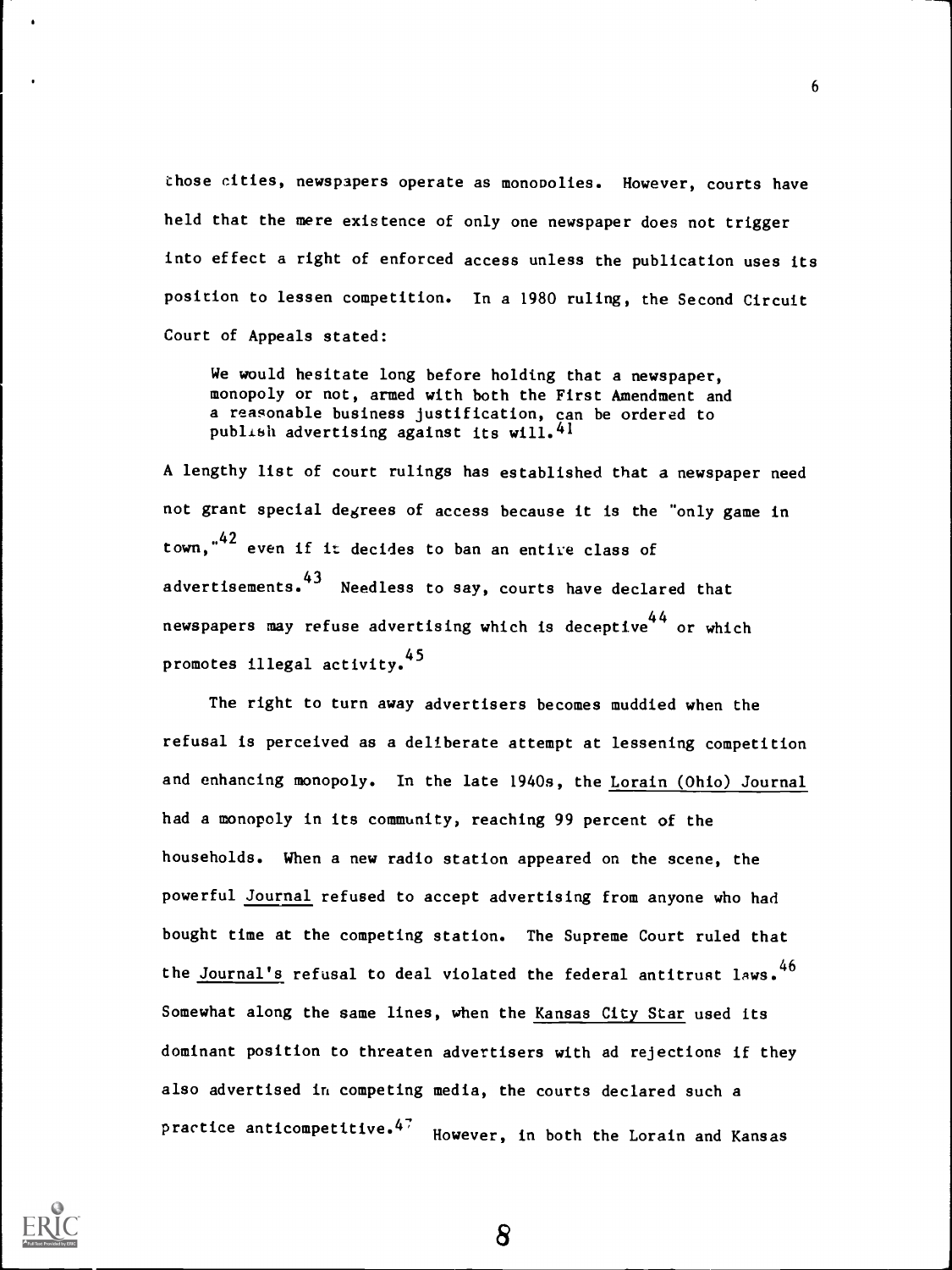City cases, there was no suggestion that a newspaper is obligated to accept advertising; instead, they were told they cannot refuse advertising in an effort to lessen competition.

7

Beyond the antitrust laws, the law of contracts also plays a significant role in advertising refusals. A newspaper which contracts with an advertiser for the placement of an ad must publish the advertiscment.  $48$  Once a publication accepts all advertisement,  $49$  if it contains nothing illegal it must be published.

### PURPOSE

The purpose of this paper is to examine the types of advertisements newspapers refuse and the attitudes of advertising managers about guidelines and laws concerning advertising refusal.

### RESEARCH QUESTIONS

1. What types of products/services are not accepted and what is the relationship between the newspaper's geographic location and its likelihood to refuse those types of advertisements?

2. What types of products/services are not accepted and what is the relationship between the newspaper's circulation and its likelihood to refuse a certain types of advertisement?

3. What is the relationship between a newspaper's geographic location and the advertising manager's attitude toward the guidelines and laws concerning advertising refusal?

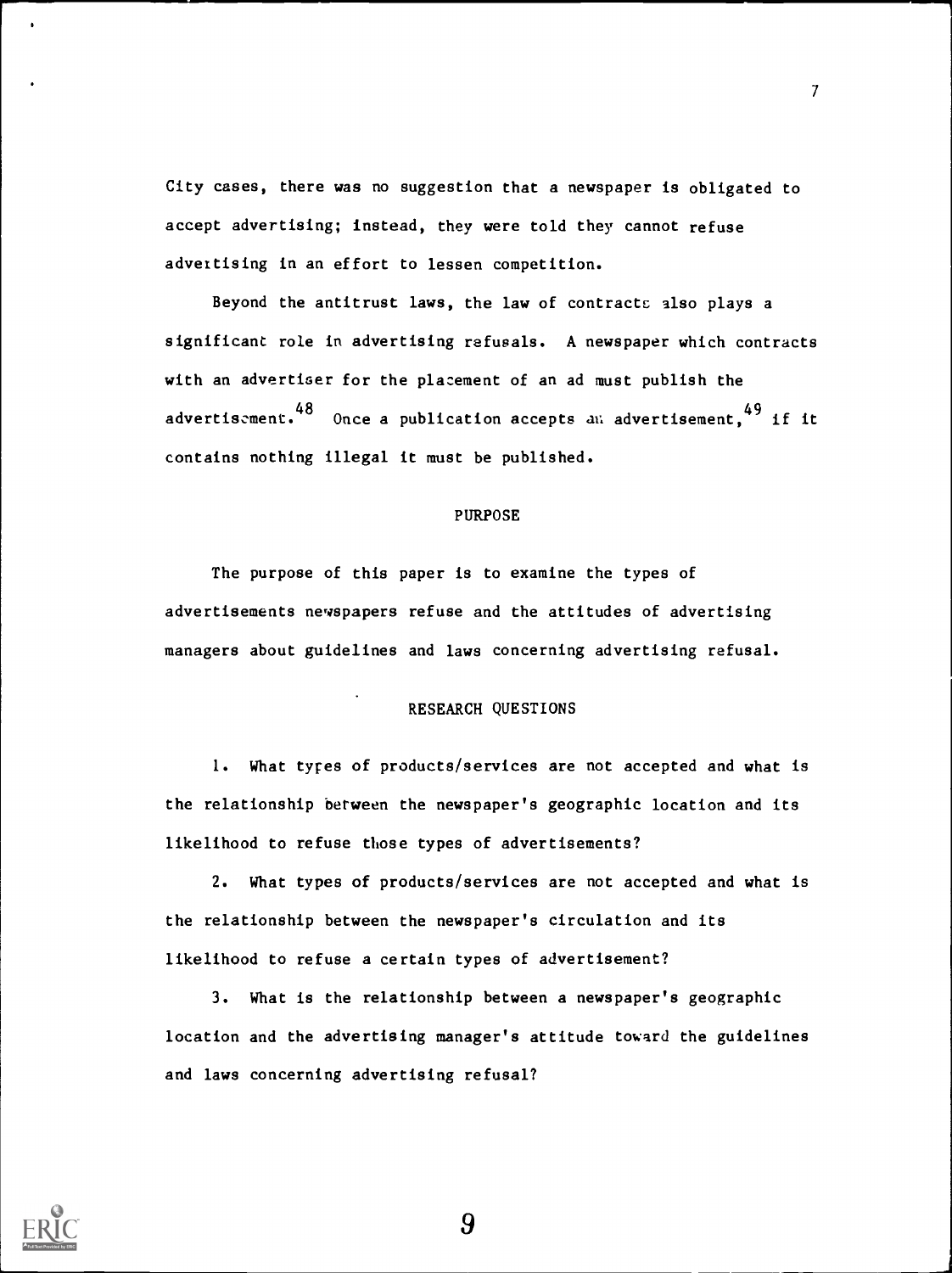4. What is the relationship between a newspaper's circulation and the advertising manager's attitude toward the guidelines and laws concerning advertising refusal?

5. How often do advertising managers refuse to accept advertisements?

#### **METHOD**

Newspapers were selected from the 1985 Editor & Publisher Yearbook using a systematic probability sampling method. A questionnaire, accompanied by a cover letter, was mailed to advertising managers at 150 daily newspapers in Januar; 1986. Among the items asked was a checklist of 18 products/services<sup>50</sup> that might be subject to rejection.

### CHARACTERISTICS OF SAMPLE

Responses were received from 75 newspapers, representing a return rate of 50%. The respondents were categorized as follows: circulation of less than 25,000 (54.7%); 25,000 to 49,999 (21.3%); 50,000 to 99,999 (9.3%); 100,000 to 249,999 (8%); and more than 250,000 (5%). The percentage breakdown of the responses did not significantly differ from the percentage breakdown of all dailies listed in the Editor & Publisher Yearbook.

The following breakdown occurred by region: East (13.3%); South (20%); Midwest (40%); Southwest (14.7%), and West (12%).<sup>51</sup>

Two of every three newspapers responding (66.7%) are members of a newspaper group, and 69.3% are not in direct competition with another daily.

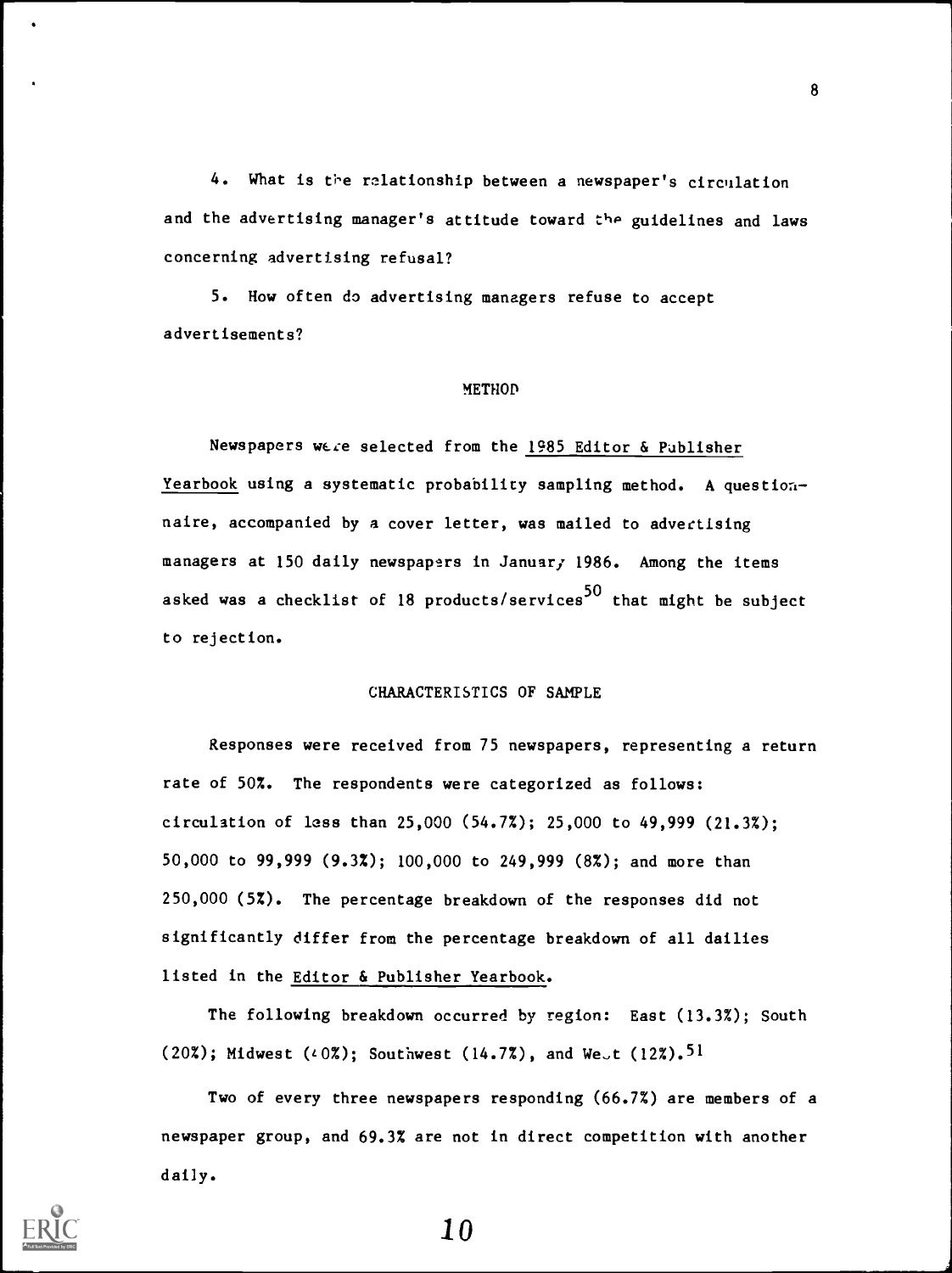#### FINDINGS

Of the 75 papers, the majority of the advertising managers (56%) Indicated they have no formal policy regarding advertiging refusal and have tc decide every questionable ad on a case-by-case basis. Thirteen papers have an unwritten policy that is "understood" by everyone in a decision-making position. Also, thirteen papers have a formal, written policy that is widely circulated among staff members. Six papers have a combination decision-making process: written for some products/services and unwritten, but understood, for others.

At some of the papers (46.6%) the advertisement rejection decision is made by the local advertising manager. The local publisher or owner makes the decision at 17.3% of the newspapers, and a combination of people, often including a lawyer, makes the decision at 36% of the newspapers.

## Products/Services and Geographic Location

Regardless of the geographic location. eight products/services generally are accepted. Those include: 'Jeer (98.7%); cigarettes (100%); feminine hygiene products (97.3%); handguns (89.3%); liquor (92%); legal notices (100%);  $m \times 11$ .  $\div$  (88%); and vending machines (90.7%). It should be noted that some newspapers indicated that state laws excluded liquor and mail order advertisements.

By geographic locations, the southern newspapers tended to refuse more products/services--abortion services, contraceptives, direct mail, escort services, liquor, lotteries, vending machines, work-athome, and X-rated movies--than the other regions in the country.



11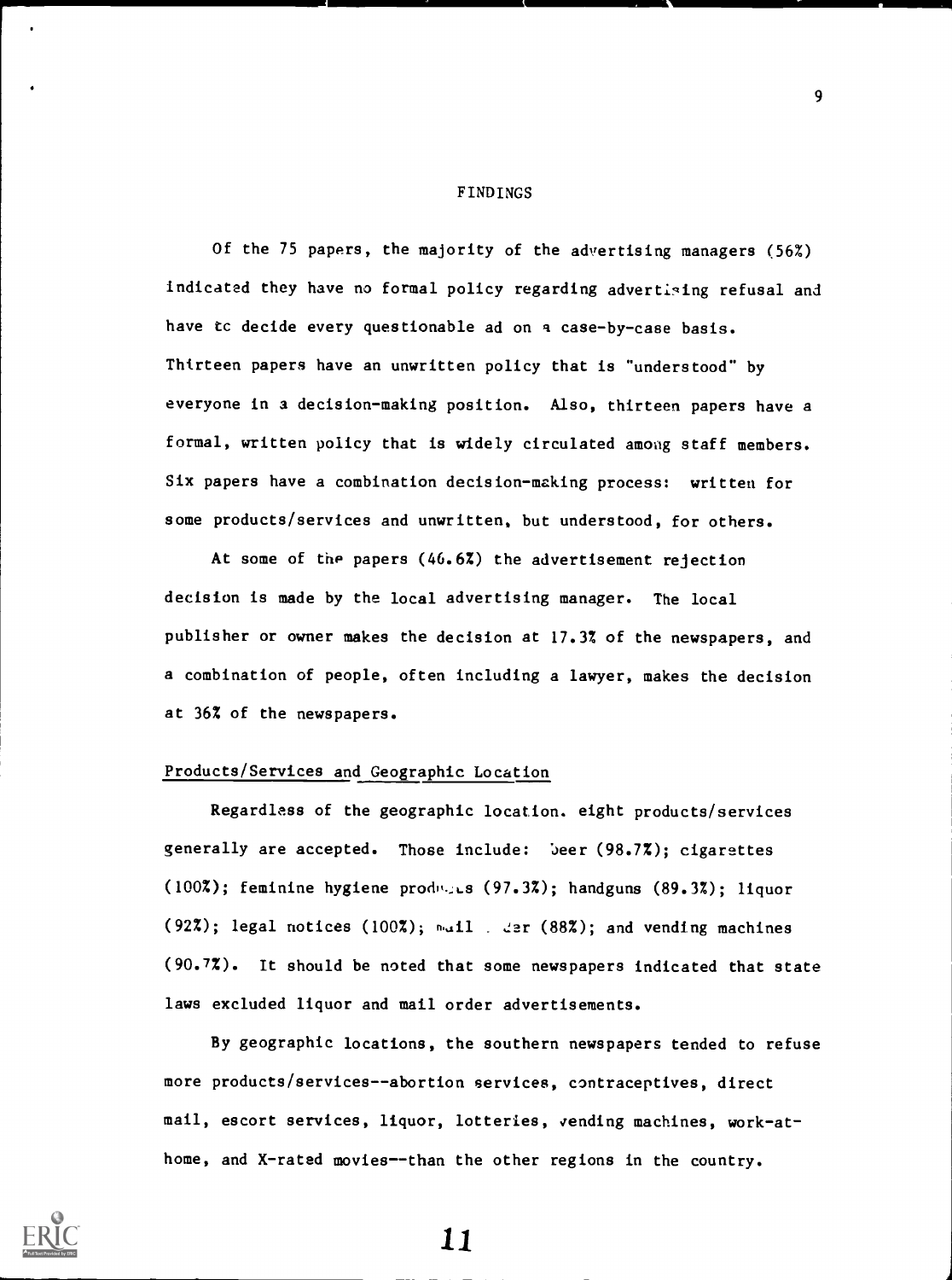As for the other regions of the country, the western papers were most likely to refuse more bingo ads, the eastern papers more handguns ads, the midwestern papers more mail order ads, and the southwestern papers more massage parlurs and palmists/fortune tellers ads than the rest of the country. For example, 32% of all newsnepers in the cGuntry would not run advertising for abortion services; however, 53.3% of the southern newspapers refused abortion services advertising. (See Table 1)

## Pro<sup>d</sup>ucts/Services and Circulation

Smaller newspapers<sup>52</sup> were less likely to accept advertising for the following products/services: abortion services, bingo, contraceptives, direct mail, escort services, liquor, lotteries, mail order, work-at-home, and X-rated movies.

Larger newspapers were less likely to accept advertising for the following products/services: handguns, palmists/fortune tellers, and vending machines. (See Table 2)

### Advertising Managers' Attitudes and Regional Breakdown

Overall, 97.3% of all advertising managers agreed that their newspapers should have an absolute right to refuse any advertising. The highest percentage occurred in the East where 80% of the managers strongly agreed, while the Midwest was the only region without agreement.

A3 to whether a newspaper in a monopoly situation has a greater obligation to accept all advertising than a newspaper in a non-monopoly situation, 76% of the managers disagreed. The highest percentage of disagreement (80%) occurred in the South.



12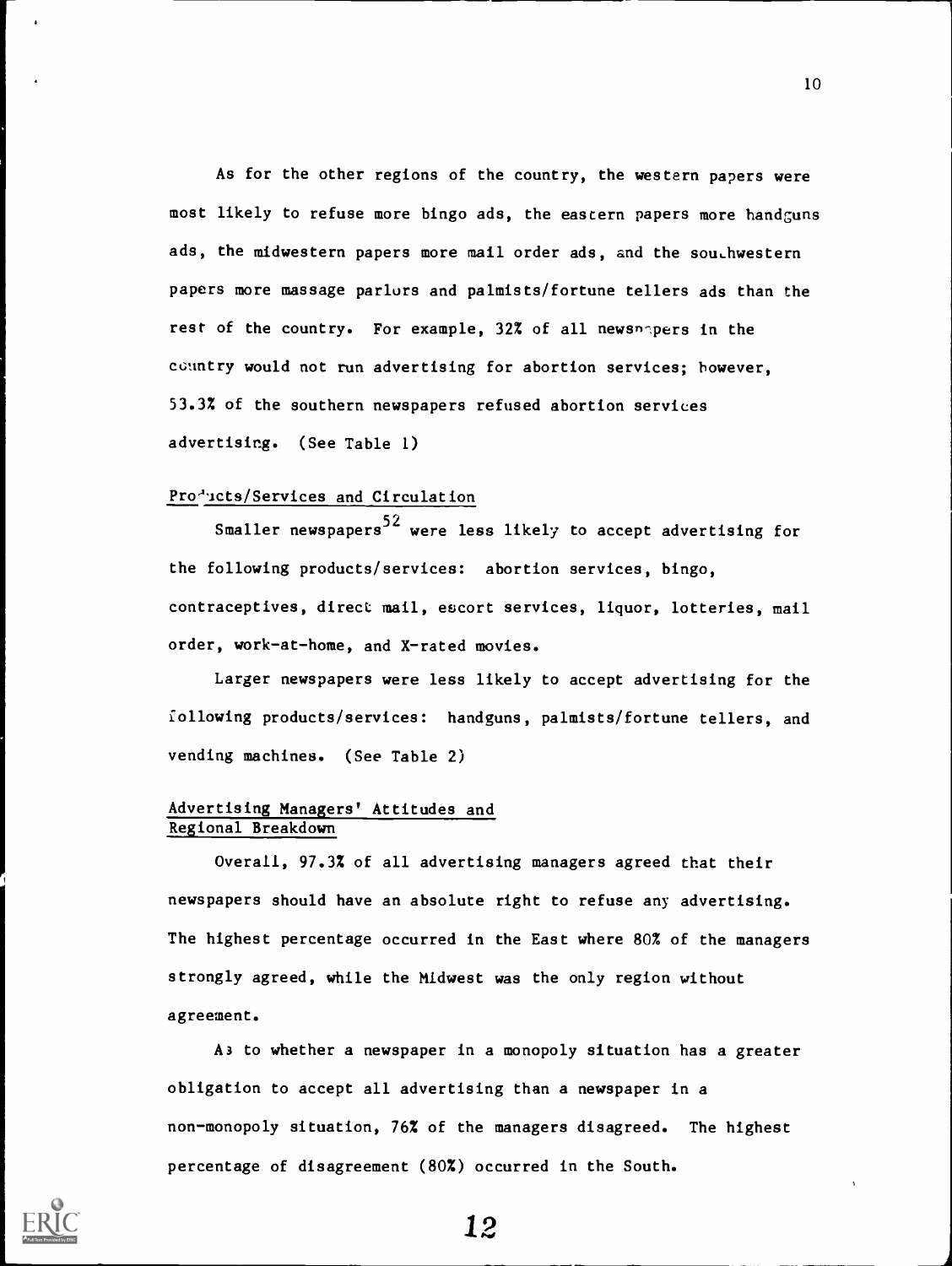## Table i

## Likelihood of Newspapers to Reject Certain Categories of Advertisements by Geographic Location

| Product/Services         | Percentage of<br>Newspapers Refusing | Region where<br>Refusal is<br>Most Likely*** |
|--------------------------|--------------------------------------|----------------------------------------------|
| Abortion Services        | $32\%$                               | South $(53.37)$                              |
| Bingo                    | 40%                                  | West $(55.62)$                               |
| Contraceptives           | 26.67                                | South $(33.2)$                               |
| Direct Mail              | 17.3%                                | South $(33.47)$                              |
| Escort Services          | 46.77                                | South $(60\%)$                               |
| Handguns                 | 9.47                                 | East (30%)                                   |
| Liquor                   | 8%                                   | South $(13.37)$                              |
| Lotteries                | 46.77                                | South $(86.72)^*$                            |
| Mail Order               | 9.37                                 | Midwest (20%)                                |
| Message Parlors          | 57.37                                | Southwest (82%)**                            |
| Palmists/Fortune Tellers | 367                                  | Southwest (54.5%)                            |
| Vending Machines         | 6.77                                 | South $(20\%)$                               |
| Work-at-home             | 44%                                  | South $(60\%)$                               |
| X-rated Movies           | 38.7%                                | South $(60\%)$                               |

\*\*Significant at the .01 level

\*\* Significant at the .C<sup>-</sup> level

\*\*\*The rejection of an advertisement may represent a number of possible situations, including both state laws and a newspaper's policy.



 $\bullet$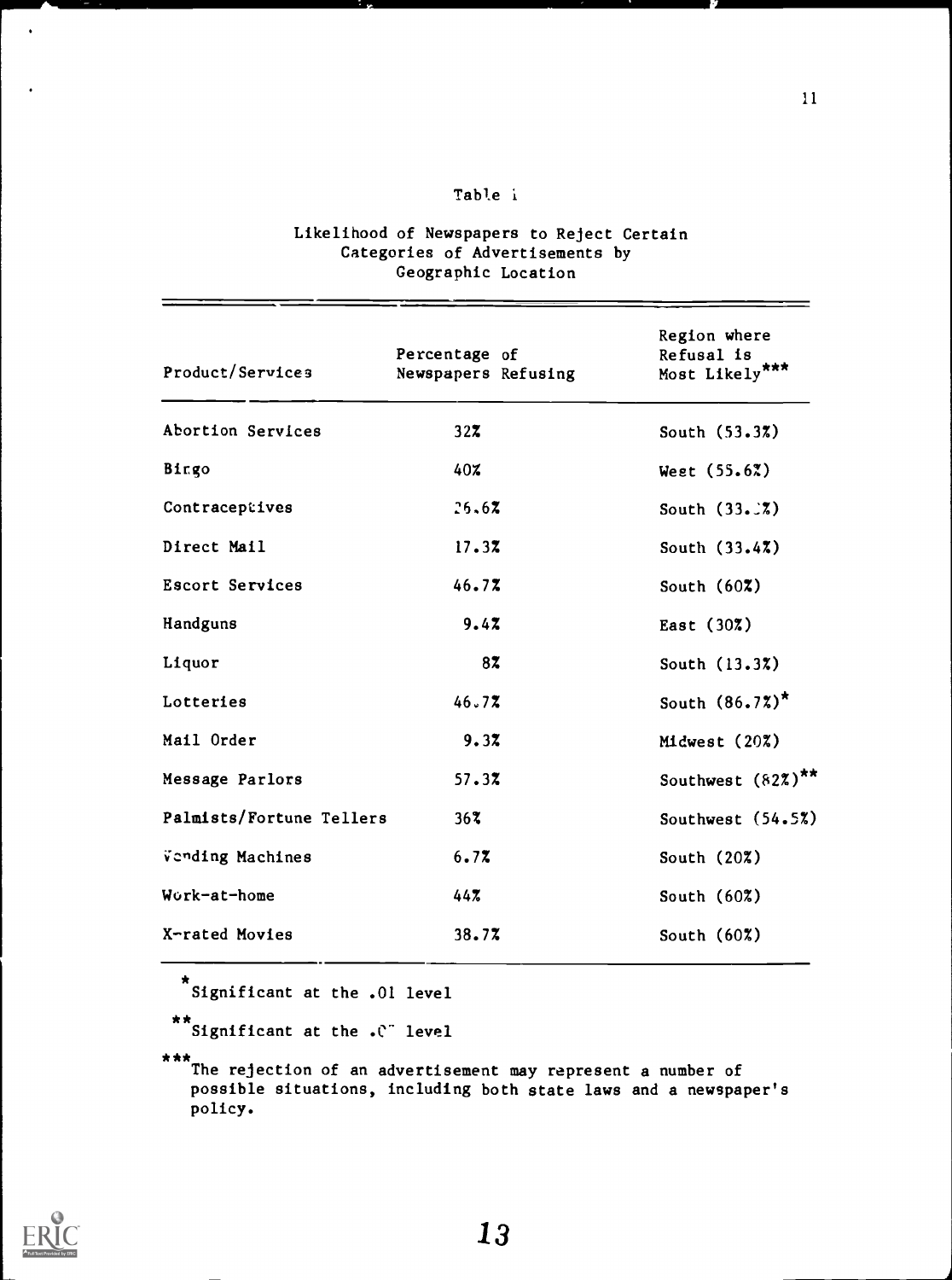## Table 2

| Products/Services        | Percentage Refused ***<br>Smaller papers* | Larger papers* |  |
|--------------------------|-------------------------------------------|----------------|--|
| Abortion services        | 36.87                                     | 16.6%          |  |
| Bingo                    | 42.17                                     | 33.37          |  |
| Contraceptives           | 29.8%                                     | 16.67          |  |
| Direct Mail              | 24.57                                     | 11.1%          |  |
| Escort Services          | 50.87                                     | 44.4%          |  |
| Handguns                 | 3.57                                      | $33.32***$     |  |
| Liquor                   | 10.5%                                     | None           |  |
| Lotteries                | 49.1%                                     | 38.87          |  |
| Mail Order               | 15.7%                                     | None           |  |
| Message Parlors          | 59.6%                                     | 15.77          |  |
| Palmists/Fortune Teliers | 35%                                       | 38%            |  |
| Vending Machines         | 8.7%                                      | 117            |  |
| Work-at-home             | 52.67                                     | $1^{6.62}$     |  |
| X-Rated Movies           | 49.1%                                     | 5.5%           |  |

# Likelihood of Newspapers to Reject Certain Categories of Advertisements by Circulation

\*Smaller newspapers in this study are defined  $\varepsilon$  chose with an average circulation of less than 50,000. L' ger newspapers are those with an average daily circulation of  $>0$ ,000 or more.

\*\*Significant at the .01 level.

\*\*\*<br>The rejection of an advertisement may represent a number of possible situations, including Soun state laws and a newspaper's policy.

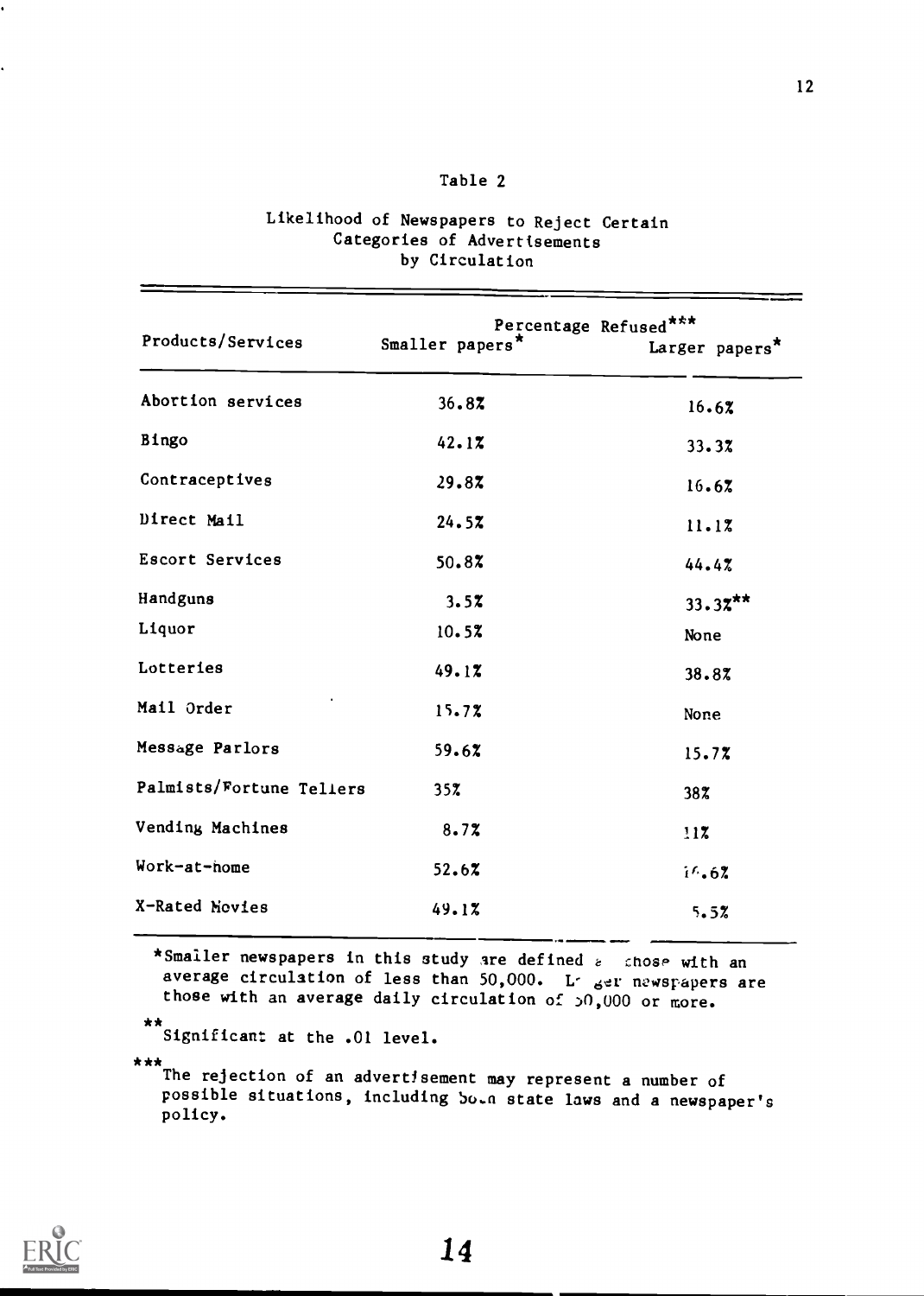A majority of the advertising managers (82.7%) agreed that advertising refusal should be based on a newspaper's policy as opposed to state law.

Overall, 92% of the advertising managers agreed that radio and television should have the same freedom as newspapers for establishing refusal policy. (See Table 3)

### Advertising Managers' Attitudes by Circulation

Because advertising managers at both smaller and larger newspapers agreed for the most part with each other regarding attitudes toward advertising refusal, circulation was not a differentiating variable.

Most (96.4%) of the advertising managers at smaller newspapers and 100% of the managers at the larger newspapers agreed that newspapers should have an absolute right to refuse any advertising.

As to whether a newspaper in a monopoly situation is greater to accept advertisements, smaller papers agreed more (83.3%) than larger papers (76.3); however, these figures were not significantly different.

A majority of the advertising managers (82.1%) agreed that advertising refusal should be based upon a newspaper's policy rather than state law. The managers of smaller papers tended to agree more (85.9%) than larger papers (72.2%).

Smaller papers also agreed more (94.7%) than larger papers (83.3%) that local radio and television stations should have the sate right of refusal as the newspapers.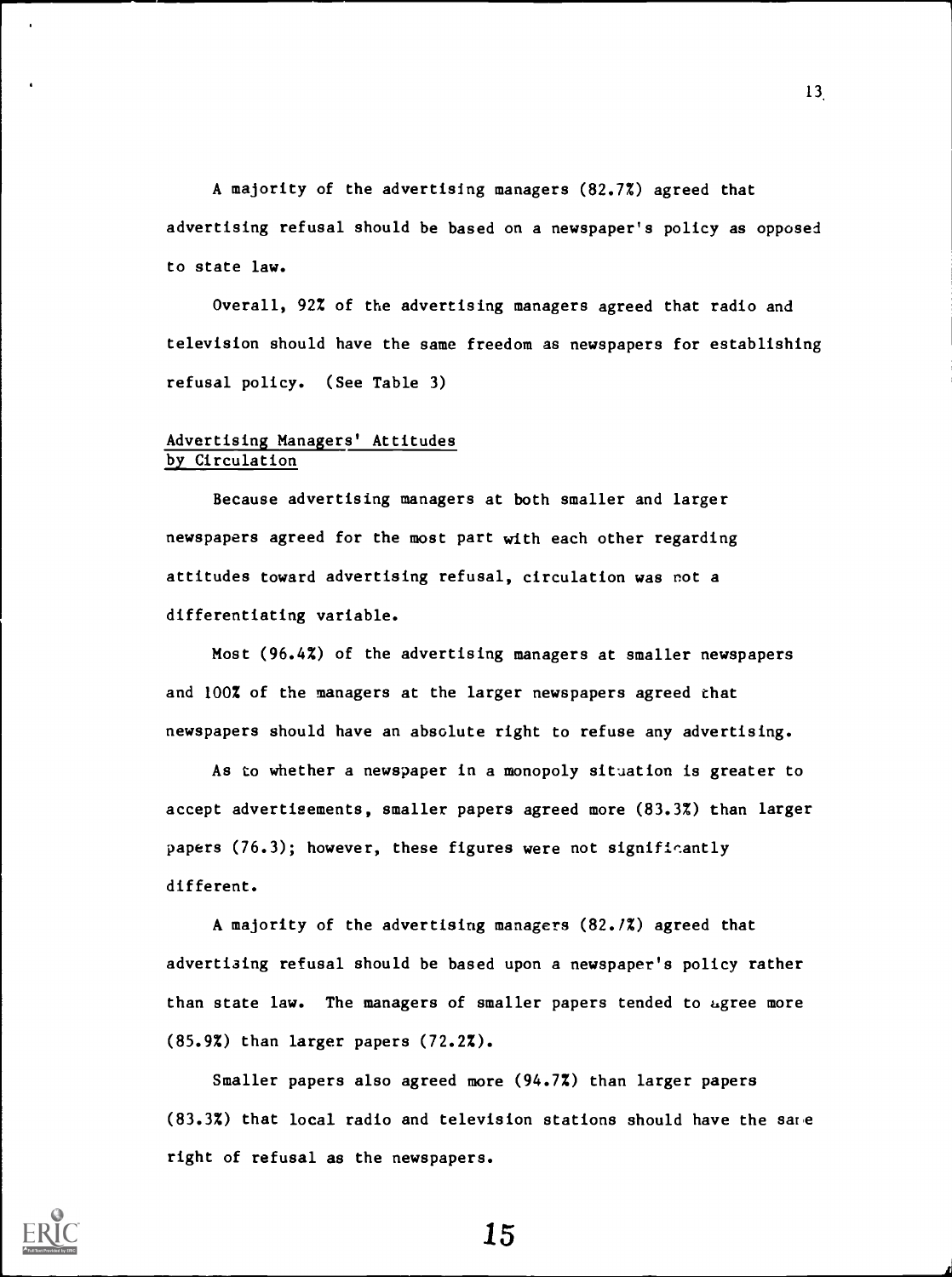# Table 3

## Advertising Managers' Attitudes About Guidelines and Laws Concerning Advertising Refusal Policy

| Statement                                                                                                                                          | Percentage<br>Agree<br>Strongly | Percentage<br>Agree | Percentage<br>Disagree | Percentage<br>Disagree<br>Strongly |
|----------------------------------------------------------------------------------------------------------------------------------------------------|---------------------------------|---------------------|------------------------|------------------------------------|
| A newspaper should have<br>an absolute right to<br>refuse any advertising.                                                                         | 60X.                            | 37.3%               | 2.7%                   | $0\%$                              |
| A newspaper in a monopoly<br>situation has a greater<br>obligation to publish<br>advertising than a news-<br>paper in a non-monopoly<br>situation. | 7%                              | 16%                 | 54%                    | $23\%$                             |
| Advertising refusal should<br>be based on a newspaper's<br>policy and not state law.                                                               | 33 <sub>x</sub>                 | 53%                 | $13\%$                 | $1\%$                              |
| Local radio and television<br>stations should have the<br>same right of refusal as<br>the local newspaper.                                         | 34%                             | 7≮ژ                 | 7%                     | 0%                                 |

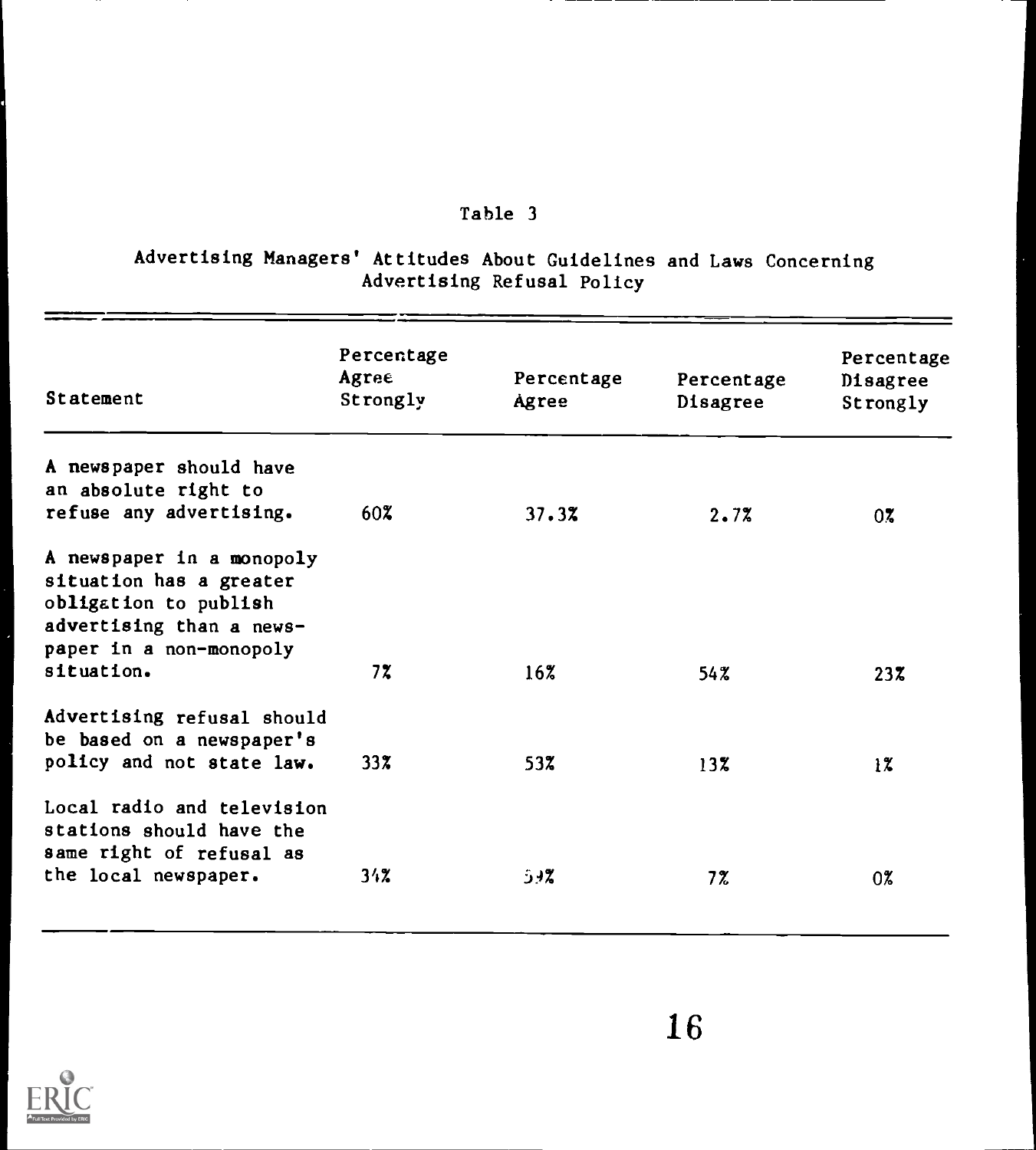#### Number of Advertisements Refused

A majority of advertising managers (90.7%) refuse less than 10 advertisements per month. Advertising managers refusing between 11 and 25 advertisements per month accounted for 5.3% of the sample while 2.7% of the managers indicated they refuse between 26 and 50 advertisements per month. No manager indicated he or she has to refuse more than 50 advertisements in a month.

### CONCLUSION

Even though few newspapers (8%) refuse more than 10 advertisements in a typical month, certain patterns do exist regarding r .vertising refusal policy.

First, newspapers have a tremendous diversity regarding their refusal policy, as most of the percentages of refusal (see Table 2) fall in the gray area (between 20% to 60% refusal rate).

In some cases (e.g. escort services, lotteries) newspapers are almost evenly divided on acceptance or refusal. This underscores the principal of the marketplace of freedom for a newspaper to accept or reject advertising. These figures indicate that a newspaper's refusal policy reflects local guidelines as opposed to state law. For example, Rhode Island's State Supreme Court ruled in 1985 that a state law prohibiting intrastate media from publishing liquor price information is a constitutional restraint on  $\text{con}_{\text{un}}$  ercial speech.<sup>53</sup>

Second, southern newspapers tend to be the most conservative newspapers in the country, rejecting nine of the products/services

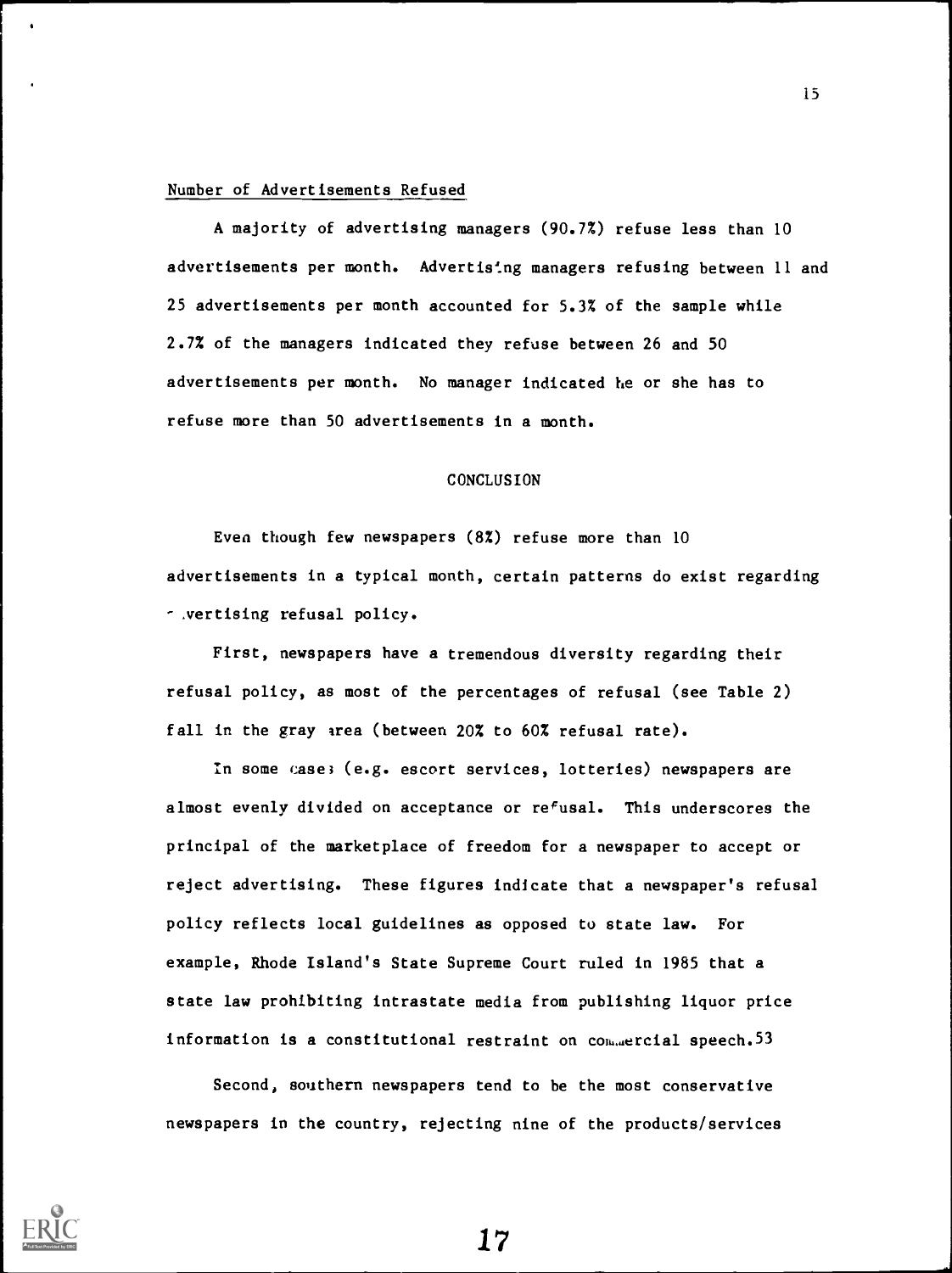listed. Four of the products/services--abortion services, contraceptives, X-rated movies and escort services--might reflect the "Bible Belt attitude" while the lotteries' rejection reflects state law.

Third, once a policy has been established, even though that policy may not be written, it appears that companies or establishments may not even try to advertise in certain communities. This "not even trying to advertise" behavior may exp)ain the few advertisements rejected (90% of the papers reject lees than 10 in one month) while 76% of the newspapers do not have a written policy.

Fourth, the smaller papers tend to be more conservative, rejecting ten of the products/services on the checklist. Interestingly enough, eight of those products/services were the same ones that had been rejected by southern papers.

Fifth, the larger papers rejected handgun advertisements more than the smaller papers, possibly reflecting a social responsibility attitude about advertising handguns in a potentially high crime environment--the more populous cities. Also, smaller papers, especially in the South and Southwest, may be reflecting the "no gun control" attitudes of their communities, and therefore feel no responsibility toward running those advertisements.

Sixth, southern advertising managers tended to be more conservative with respect to their absolute right to refuse any advertisement in a non-monopoly situation. This attitude undoubtedly is indicative of the monopoly situation most of the southern papers face. The southern advertising managers (again indicative of their



18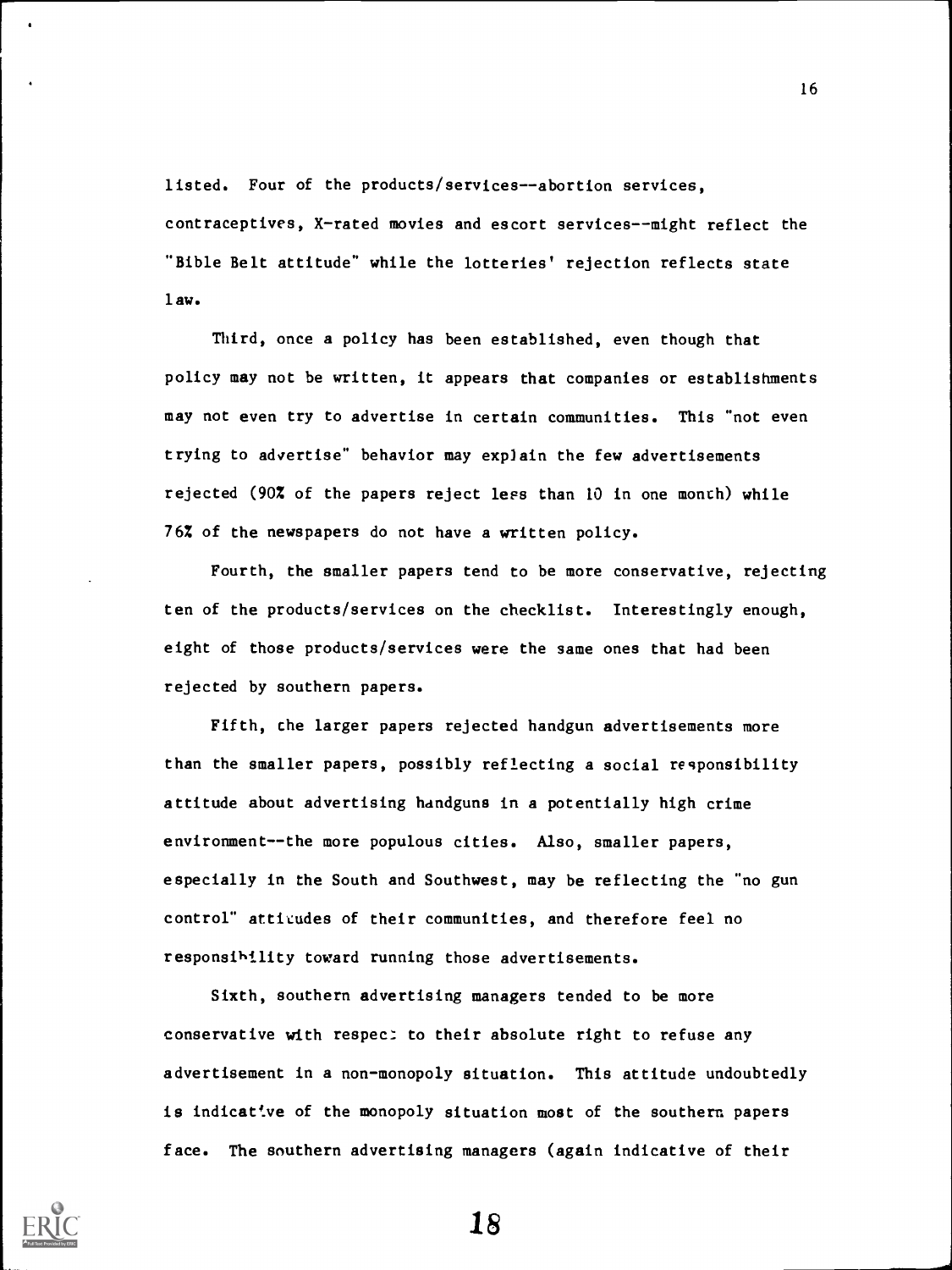state laws) state that advertising refusal policy needs to reflect both a newspaper's policy and its state's laws.

Seventh, circulation does not appear to be a differentiating variable when comparing advertising manager's refusal policy. All managers wanted to have as much latitude as possible when making a decision about refusal.

Eighth, newspapers not only want to continue the freedom of refusal they now have but also want to extend that freedom to broadcasters.

Commercial speech in the United States has gained significant constitutional protection in recent years, and apparently the view from the advertising manager's desk is that this freedom for them to accept or reject as they see fit should continue. But, the freedom du3s not extent as fully to those who wish to pay for having their message in print. As press critic A. J. Leibling once said, "Freedom of the press belongs to those who own one."



19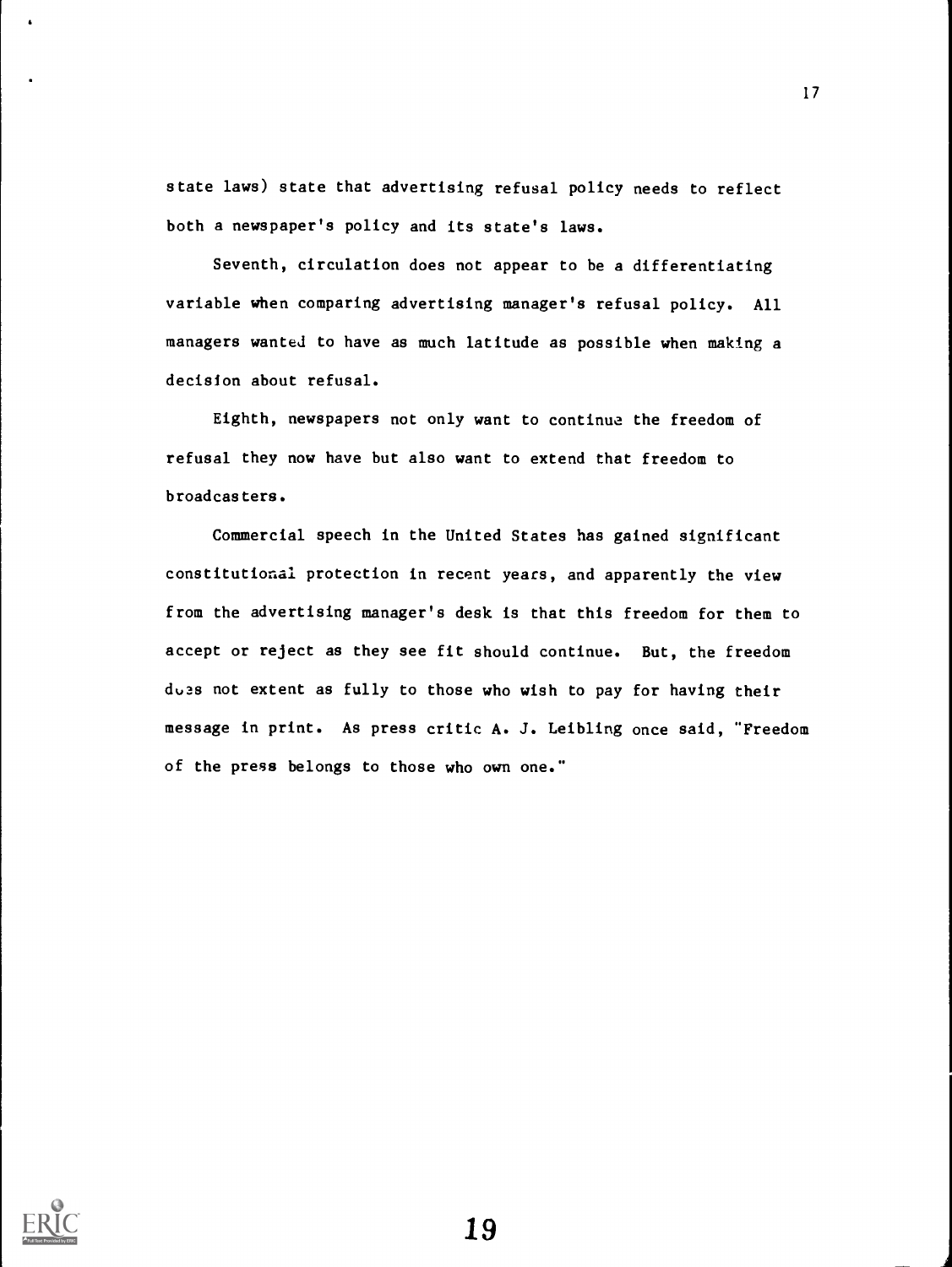Notes

<sup>1</sup> See <u>Bigelow v Virginia</u>, 421 U.S. 809 (1975) and <u>Virginia State</u> Board of Pharmacy v Virginia Citizens Consumer Council, 425 U.S. 748  $(1976)$ .

<sup>2</sup>State of Oregon v Hollinshead, 151, P 710 (1915).

South Dakota Retail Beverage Dealers Association v Wendell, 46, USLW, 2278 (1977).

4 For a thorough discussion of state laws relating to liquor advertising. See Mandel, Richard S. Liquor advertising: Resolving the clash between the First and Twenty-first amendments. 59 NYU Law Review, 157-186, April 1984.

5<br>Dunagin v Oxford, 10 Med. L. Reptr. 1001 (1983).

<sup>0</sup>1984 Editor & Publisher International Yearbook.

<sup>7</sup>Memphis Publishing Co. v Leech, 539 F Supp 405 (1982).

<sup>8</sup>State of Idaho v Newman, 696 P 2d 856 (1985)

<sup>9</sup>See <u>Pittsburgh Press Co. v Human Relations Commission, 413 U.S.</u>  $376$  (1973).

 $^{10}$ U.S. Council on drug abuse seeks ban on cigarette advertising. Christian Science Monitor, January 25, 1985, p. 2.

<sup>11</sup>Based on listings for "advertising not accepted" in 1984 Editor & Publisher International Yearbook.

 $^{12}$ Ibid.

<sup>13</sup>Guzd**a, M. K.** All the ads fit to print. Editor & Publisher, January 26, 1985, pp. 7, 18.

<sup>14</sup> Ruth, Marcia. Taboo ads. <u>Presstime</u>, October 1985, p. 34.

<sup>15</sup> Rohrer, Daniel M. Mass media, freedom of speech and advertising. Dubuque: Kendall/Hunt Publishing Co., 1979, p. 57.

<sup>16</sup>In <u>Adult Film Association of America v Times-Mirror Co</u>., 46 USLW 2556 (1978), the court upheld the Times' decision to reject ads as it sees fit to do so.

<sup>1/</sup>Ad censorship policy seen as public service. <u>Editor &</u> Publisher, July 10, 1982, pp. 27, 30.



 $\ddot{\phantom{a}}$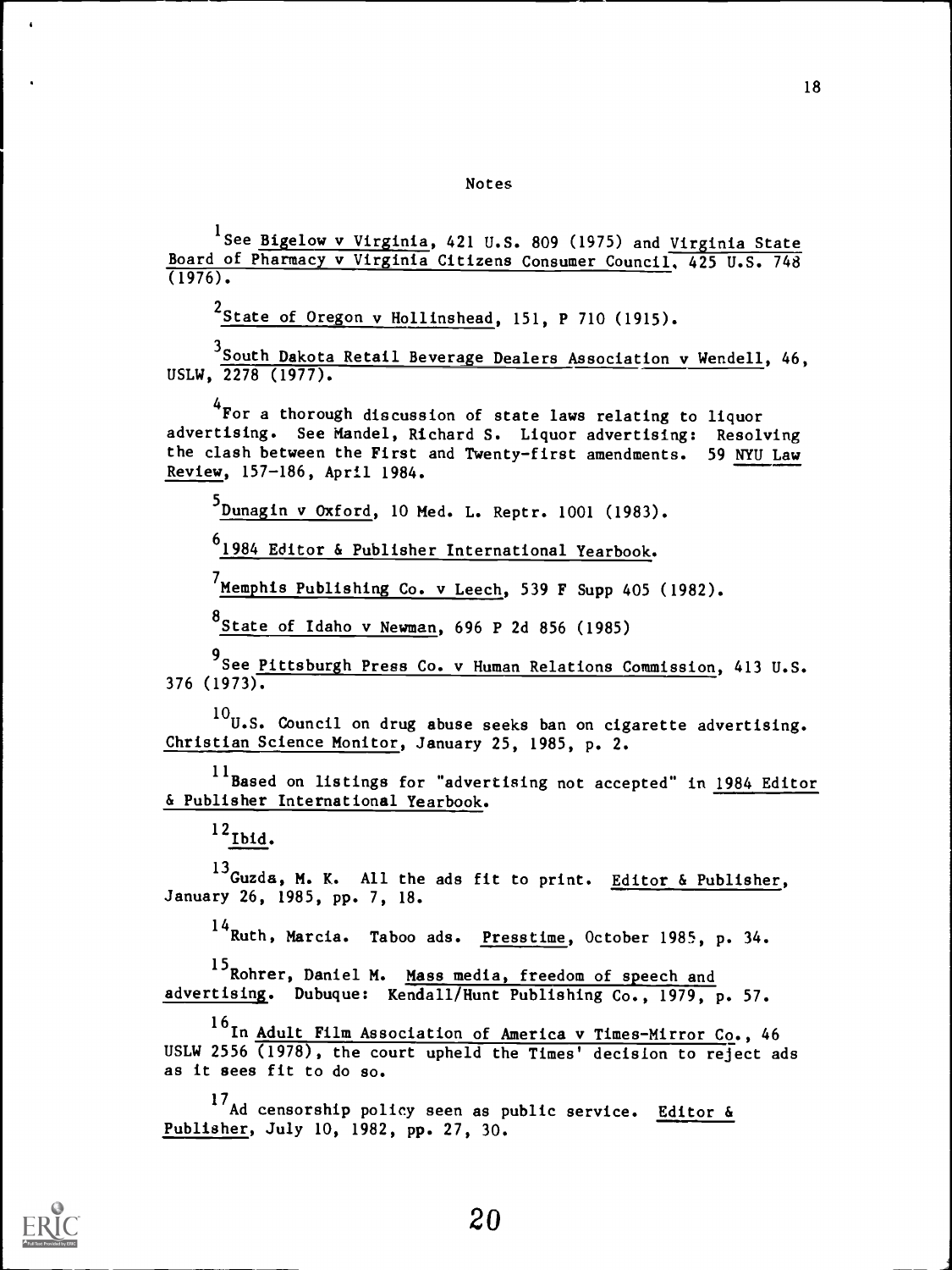<sup>18</sup>Barron, Jerome A. Access to the press--a new First Amendment right. 80 Harvard Law Review 1641, 1669 (1967).

<sup>19</sup>See <u>Associates & Aldrich Co., Inc. v Times Mirror Co</u>., 440 F 2d 133 (1971) in which the court held that no governmental agency should dictate the contents of a newspaper.

 $^{20}$ Rotzoll, Kim B., Haefner, James E. and Sandage, Charles H. Advertising in contemporary society. Columbus: Grid Publishing, 1976, pp. 132-133.

<sup>21</sup>Miami Herald Publishing Co. v Tornillo, 418 U.S. 241 (1974).  $^{22}$ Id. at 258.

23 American Communication Association v Douds, 339 U.S. 382, 394 (1950).

<sup>24</sup>Student editor is dismissed. <u>Editor & Publisher</u>, October 19, 1985, p. 4.

<sup>25</sup>306 F Supp 1097 (1969), aff'd 441 F2d 1257 (1970).

26<br>Avins v Rutgers, 385 F2d 151 (1967).

<sup>27</sup>Mississippi Gay Alliance v Goudelock, 536 F2d 1073 (1976).

<sup>28</sup>Zucker v Paintz, 299 F Supp 102 (1969).

29<br>Hester v Martindale-Hubbell, 493 F Supp 335 (1980).

 $30<sub>KOPS</sub>$  v New York Telephone Co., 456 F Supp 1090 (1978), aff'd 603 F2d 213 (1979); Bakal v New York Telephone Co., 411 NYS2d 859 (1978).

 $^{31}$ 22 Ohio N.P., N.S. 225, 31 Ohio Dec. 54 (1919).

 $32$ Id, at  $62-63$ .

33Barron, Jerome A. Freedom of the press for whom? Bloomington: Indiana University Press, 1975.

34 Shuck v Carroll Daily Herald, 247 NW 813 (1933).

35Among those rulings are: Cyntje v Daily News, 9 Med. L. Reptr. 1612 (1982); Fatouroe v Herald Telephone, 6 Med. L. Reptr. 2274 (1980); J. J. Gordon Inc. v Worcester Telegram Publishing Co., 177 NE2d 586 (1961); Associates & Aldrich Co., Inc. v Times-Mirror Co., 440 F2d 133 (1971); Wisconsin Association of Nursing Homes Inc. v The Journal, 285 NW2d 891 (1979); Resident Participation of Denver Inc. v Love, 322 F Supp 1100 (1971); and Approved Personnel v Tribune Co., 177 So 2d 704 (1965).

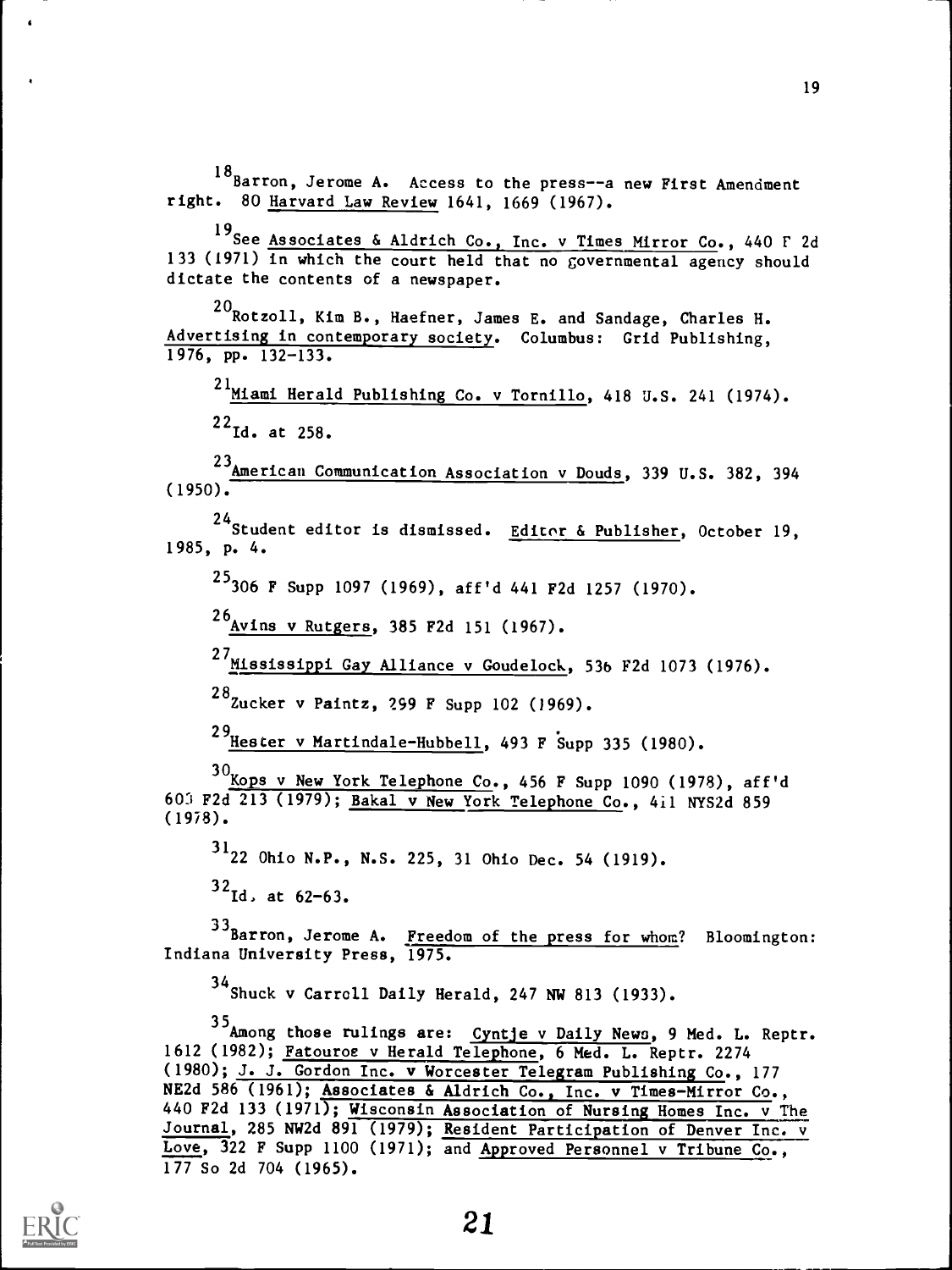$^{36}\!$ Among the lengthy list of cases supporti.ig this view, see Adult Film Association of America v Times Mirror Co., 46 USLW 2556 (1978).

<sup>37</sup>Perhaps the strongest statement regarding the right of newspapers to deny access to issue-oriented advertising was made in Chicago Joint Board of Amalgamated Clothing Workers v Chicago Tribune, 435 F2d 470 (1971). See also, Mid-West Electric Cooperative Inc. v West Texas Chamber of Commerce, 369 SW 2d 842 (1963) and Resident participation of Denver Inc. v. Love, 322 F Supp 1100 (1971).

38 Commonwealth v Boston Transcript Co., 249 Mass 477, 144 NE 400 (1924); Lake County v Lake County Publishing and Prtnting Company, 117 NE 452 (1917).

39 Re Louis Wohl, 50 F2d 254 (1931); Poughkeepsie Buying Service Inc. v Poughkeepsie Newspapers Inc., 131 NYS2d 515 (1954).

<sup>40</sup>Modla v Tribune Publishing Co., 480 P 2d 999 (1971).

4<sup>1</sup> Homefinders v Providence Journal, 6 Med. L. Reptr. 1018, at 1020 (1980).

<sup>42</sup>See <u>Wisconsin Association of Nursing Homes Inc. v The Journal</u> Co., 285 NW2d 891 (1979); America's Best Cinema Corp. v Fort Wayne Newspapers Inc., 347 F Supp 328 (1972); Staff Research Associates Inc. v Tribune Co., 346 F2d 372 (1965).

43<sub>America's Best Cinema Corp. v Fort Wayne Newspapers Inc., 347 F</sub> Supp 328 (1972).

44<br>Staff Research Associates Inc. v Tribune Co., 346 F2d 372  $(1965)$ .

<sup>45</sup>In re Louis Wohl, 50 F2d 234 (1931).

46 Lorain Journal Co. v United States, 342 US 143 (1951).

47<sub>Kansas</sub> City Star Co. v United States, 240 F2d 643 (1957); cert. den 345 US 923.

48 Fatouros v Herald Telephone, 6 Med. L. Rept., 2274 (1980). Also, in Modla v Tribune Publishing Co., 480 P2d 999 (1971), the court noted that absent a contractual obligation, a newspaper is not required to accept any advertising.

<sup>49</sup>See Caruso, Peter J. Your right to refuse ads. <u>Editor &</u> Publisher, May 12, 1984, p. 48 for a discussion on exactly what constitutes "acceptance" of an advertisement, particularly on called-in copy.



 $\mathbf{t}$